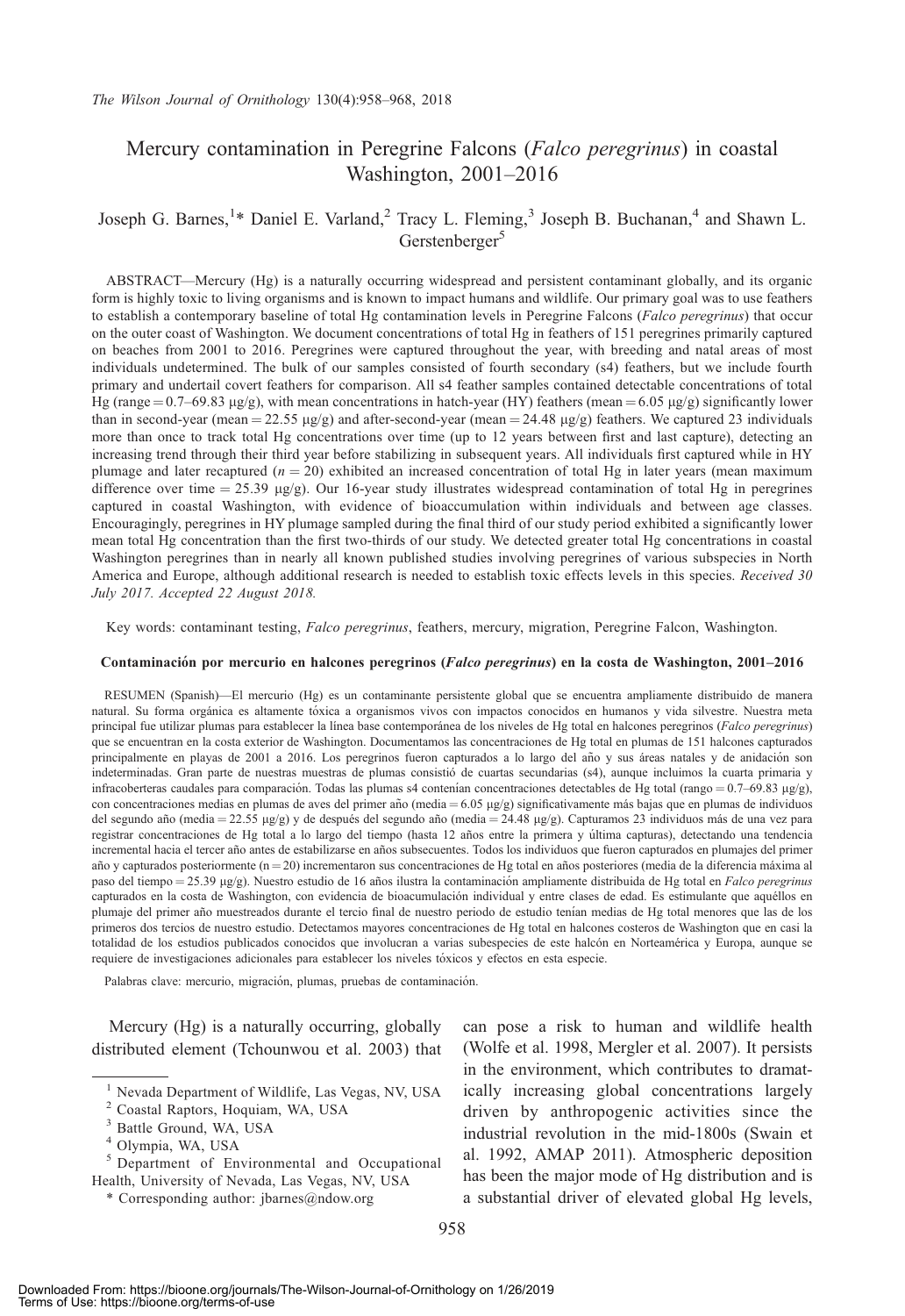specifically in oceanic, high latitude, and other areas downwind of intensive carbon-based industry (Sunderland et al. 2009, AMAP 2011). Recent research has indicated increasing Hg contamination in the northern Pacific Ocean, with modeling suggesting a basin-wide doubling of 1995 Hg levels by 2050 (Sunderland et al. 2009). Research has detected elevated Hg levels in wildlife samples from marine areas in western Washington (Calambokidis et al. 1984, Custer and Myers 1990, Henny et al. 1991, Paulson et al. 2010, Noel et al. 2011), the Aleutian Islands and southeastern Alaska (Ackerman et al. 2016), the Columbia River Estuary between Washington and Oregon (Anthony et al. 1993), the northern Pacific Ocean (Burger and Gochfeld 2009), and in Arctic Alaska (Perkins et al. 2016, Saalfeld et al. 2016). Furthermore, Herring et al. (2018) found Hg exposure in Common Ravens (Corvus corax) and Turkey Vultures (Cathartes aura) was 17–27 times greater in coastal areas of Washington and Oregon than in inland areas.

Using wildlife as a biomonitor of environmental contaminants can be a useful tool to identify areas of concern and track spatial and temporal contaminant trends (Evers et al. 2005, Bond et al. 2015, Gustin et al. 2016). Birds have a history of use as indicators of Hg contamination (Solonen and Lodenius 1990, Hahn et al. 1993, Burger and Gochfeld 2004), particularly because Hg is sequestered in feathers during feather growth (Appelquist et al. 1984), the concentration of which is correlated with dietary Hg consumption (Fimreite and Karstad 1971, Lewis and Furness 1991, Spalding et al. 2000), and it persists over time in stable disulfide bonds (Berg et al. 1966). Raptors and some piscivorous birds are top trophic level predators and, as such, are vulnerable to persistent environmental contaminants due to biomagnification. Consequently, such species are strong indicators of environmental pollution (Evers et al. 1998, Burger and Gochfeld 2004, Lodenius and Solonen 2013). Mercury contamination is typically greatest in aquatic systems (AMAP 2011), with highest levels found in birds from marine systems, followed by freshwater and terrestrial systems (Ackerman et al. 2016). Common Loons (Gavia immer; Evers et al. 1998), marine birds (Burger and Gochfeld 2004, Bond and Diamond 2009), wading birds (Frederick et al. 2004), Bald Eagles (Haliaeetus leucocephalus;

Anthony et al. 1993, Bowerman et al. 2002), and Osprey (Pandion haliaetus; DesGranges et al. 1998) have all been used to assess environmental Hg contamination. These species, and the bulk of avian contaminant studies thus far, tend largely to be limited to, or focused on, aquatic systems and often exhibit limited geographical distribution.

Peregrine Falcons (Falco peregrinus) can be useful biomonitors because they are distributed globally, nest across various aquatic and terrestrial habitats (e.g., marine systems, freshwater rivers and lakes, wetlands, arctic tundra, temperate forests, and open desert), have high breeding site fidelity, are long-lived, and have a diverse diet consisting largely of birds (White et al. 2013). Any spatial or temporal assessment of Hg exposure in peregrines should consider that many of their populations are migratory, and they often feed on birds with highly variable migration patterns with exposure risk of Hg throughout their life cycle. Previously, contaminant studies focusing on peregrines have looked at organochlorine pollutants and other chemical pesticides (Newton et al. 1989, Peakall et al. 1990, Franke et al. 2010), petroleum exposure (Seegar et al. 2015), and Hg (Lindberg and Mearns 1982, Dietz et al. 2006, Barnes and Gerstenberger 2015), among other trace metals and environmental contaminants (Ambrose et al. 2000). Mercury concentrations in feathers of peregrines are correlated with concentrations found in their prey (Lindberg and Odsjö 1983, Barnes and Gerstenberger 2015), although the toxic effect levels that may impair their reproduction, health, and survivorship are undetermined.

Our primary goal was to use feathers to establish a contemporary baseline of total Hg contamination levels in peregrines that occur on the Washington coast. In addition, we assessed changes in total Hg contamination over time within the sampled population and within recaptured individuals between years. We also sought to assess differences in total Hg by age class and sex, and between feather types.

#### **Methods**

## Study area

Our study area consisted of 3 beaches on the outer coast of western Washington, USA (Fig. 1): Ocean Shores (23.5 km;  $46^{\circ}56'$ N,  $124^{\circ}10'$ W), Grayland (11.3 km; 46°45'N, 124°06'W), and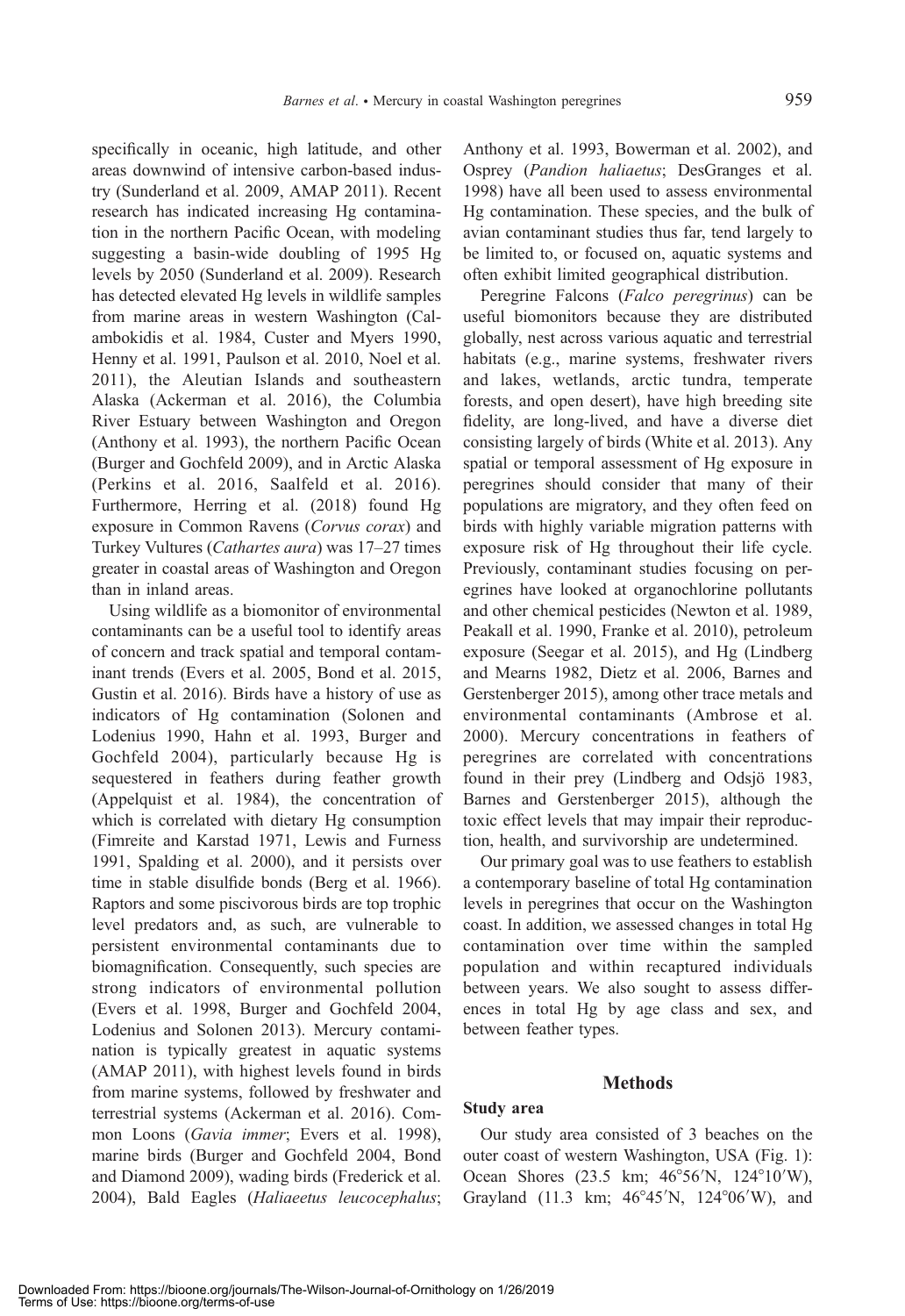

Figure 1. Location of the 3 study area beaches and Grays Harbor where we collected feather samples from Peregrine Falcons between 11 March 2001 and 27 April 2016 on the southern coast of Washington, USA. Segments of the beaches we covered in survey efforts are indicated by black lines.

Long Beach (39.9 km; 46°18′N, 124°04′W). These intertidal beaches contained unvegetated finegrained sand and were bounded to the east by sand dunes stabilized primarily by European beach grass (Ammophila arenaria; Buchanan et al. 2001, Varland et al. 2012). In addition, we collected feather samples from peregrines captured on, or adjacent to, Grays Harbor.

## Feather collection

We collected feathers from peregrines trapped during 735 raptor surveys between 11 March 2001 and 27 April 2016. Surveys generally began within 1 h of sunrise, lasted 2–4 h, and occurred in all seasons but with increased frequency from September to May (Varland et al. 2012). We captured an additional 7 peregrines at Grays Harbor (Fig. 1), 3 of which were breeding adults, 2 were nestlings, and 2 were of unknown origin with hatch-year (HY) and second-year (SY) plumage. We captured peregrines primarily using harnessed Rock Pigeons (Columba livia) as lures (Bloom et al. 2007), with techniques further described in Varland et al. (2012).

Upon capture, we banded each peregrine and identified sex using wing chord, tail length, and culmen measurements (White et al. 2002). We assigned peregrines to age classes based on plumage (Pyle 2008), such that the plumage of HY peregrines was entirely juvenal feathers, while SY peregrines exhibited a mix of juvenal and second basic feathers, and after-second-year (ASY) peregrines exhibited the definitive basic plumage. At times, we classified peregrines as after-hatch-year (AHY) for pooled age class comparisons. To classify individuals to subspecies, we used sources of information identified in Varland et al. (2012), primarily using plumage characteristics. Some peregrines exhibited intermediate plumage and morphometric measurements; we did not identify these individuals to subspecies.

When possible, we recaptured previously banded peregrines to construct a time series of total Hg contamination by individual based primarily on sampled fourth secondary flight feathers (s4). Other research indicated minimal differences in total Hg concentrations in HY peregrines among feathers grown concurrently as nestlings (Barnes and Gerstenberger 2015). For this reason, we include 3 individual peregrines in which we initially sampled an alternate feather type on their first capture as HY birds but collected s4 feathers in future years. We first trapped 21 peregrines in HY or SY plumage, so all subsequent feather samples from these individuals were of known age.

We collected undertail covert feathers from 2001 to 2006 and s4 feathers from 2003 to 2016, standardizing collection of s4 feathers in 2003 because of the predictable timing of replacement during the molt cycle (Pyle 2008). Fourth secondary feathers are usually among the first 2 secondary feathers replaced each year (Pyle 2008), and breeding adult peregrines generally begin molt on territory during the nesting season (White et al. 2002). Furthermore, s4 was the feather recommended by the US Fish and Wildlife Service for collection for contaminant testing in the postdelisting monitoring plan (USFWS 2003). In autumn 2015, we began collecting fourth primary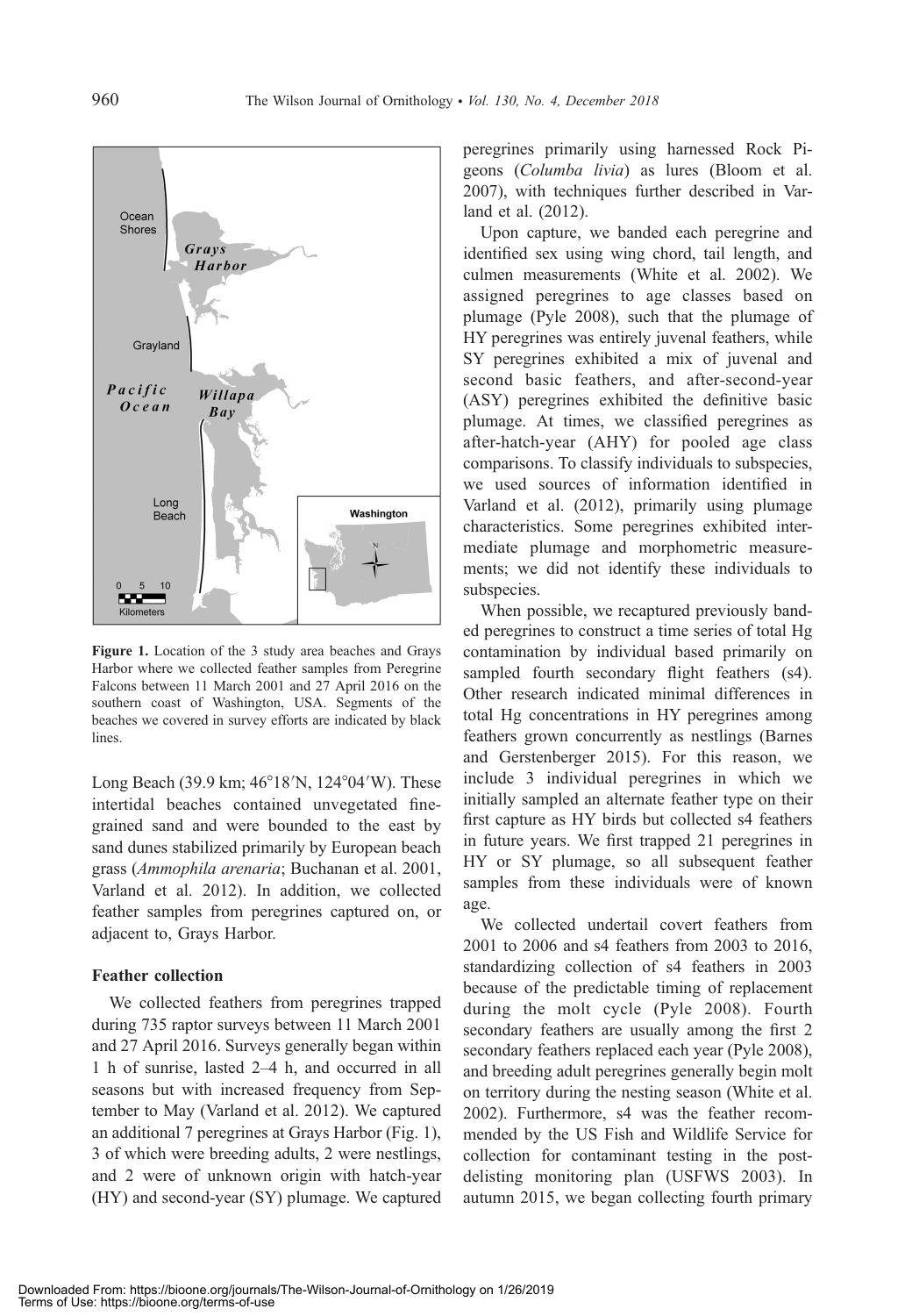flight feathers (p4) in addition to s4 feathers to assess differences between the 2 feathers and to facilitate comparison with other recent North American studies (Barnes and Gerstenberger 2015, Barnes et al. forthcoming). We used the North American feather numbering scheme wherein primaries are numbered distally (innermost to outermost) and secondaries are numbered proximally (outermost to innermost; Pyle 2008). We sampled undertail coverts by cutting near the base of the feather vane, excluding the calamus, using clean stainless steel scissors. When sampling s4 and p4 feathers, we removed the distal 1.5–2.0 cm portion of each feather. Adhering to a set length of standardized feathers allowed us to account for variable growth rates in various feathers (Bortolotti 2010). All feather samples were stored in paper envelopes at room temperature prior to analysis.

## Feather analysis

We assessed total Hg in feathers using an AMA 254 atomic absorption spectrometer (method detection limit =  $2.5$  ng/g [ppb]; Leco Corporation, St. Joseph, MI, USA) at the Environmental and Occupational Health Laboratory at the University of Nevada, Las Vegas. Results are presented as total Hg on a fresh weight (fw) basis in  $\mu$ g/g (equivalent to ppm). We cut feather samples to fit in a small nickel weigh boat for analysis. Analyzed portions of feather samples averaged 7.1 mg for undertail coverts ( $n=33$ ), 5.8 mg for s4 feathers ( $n$  $=$  172), and 7.0 mg for p4 feathers  $(n = 9)$ . Samples underwent thermal decomposition (750 °C for 320 s), and were carried by ultrapure  $O<sub>2</sub>$  to a gold-plated amalgamator to determine total Hg using a 253.65 nm wavelength. We ran quality control tests every 10 samples using a method blank and 1 or 2 samples of standard certified reference material (CRM; CRM 2711; National Institute of Standards and Technology, Gaithersberg, MD, USA) to verify calibration. Accepted CRM recoveries ranged from 100% to 111% of the certified values of total Hg (mean  $= 106.2\%$ ,  $SE = 2.8$ ,  $n = 26$ ).

#### Statistical analysis

We first looked at total Hg concentrations in different feathers (undertail coverts vs. s4, s4 vs. p4) from the same bird in the same year. The significance of the relationships between feather

types was assessed using a major axis regression, while the ordinary least squares line equation was reported because it best describes the relationship (Legendre and Legendre 1998). We used a mixedeffects model with age class as a fixed effect and a random bird effect to assess differences in mean total Hg concentrations in s4 feathers, while pairwise differences were based on a Tukey post hoc test. In a separate analysis, we pooled individuals into HY and AHY categories to test for a possible interaction between sex and feather age class for total Hg concentration in s4 feathers. We employed a linear model with sex, feather age, and their interaction as fixed effects, using Tukey post hoc tests to explore differences in means.

An assessment of Hg contaminant levels in AHY individuals is complicated by seasonal movement, potential dietary shifts during the nonbreeding season, and possibly by accumulated body burden from preceding years, whereas Hg in feathers of HY birds reflect short-term, sitespecific exposure of individuals during the nestling stage at the natal area (Evers et al. 2005). Thus, we focused our assessment of trends in total Hg concentration in s4 feathers across years solely on HY peregrines. To assess variation in concentration of total Hg in HY s4 feathers by year, we used a linear model (Pinheiro et al. 2016) with ''year'' as a random effect. We used a log likelihood ratio test to assess significance. To look at trends in mean total Hg concentrations in s4 feathers of HY peregrines over time, we ran an analysis of variance with a Bonferroni post hoc test for significance based on early (2003–2007), mid (2008–2011), and late (2012–2015) periods of similar length during our study. To assess change in total Hg concentrations in s4 feathers of peregrines captured in consecutive years, we used pairwise t-tests based on untransformed total Hg concentrations from individuals sampled at HY and SY, and at SY and third year (TY) age classes. For individuals recaptured several times over a period of years (i.e., maximum 12 years), we used the median value recorded for the age class for each individual when called for in categorical tests.

Unless otherwise noted, we log transformed total Hg concentrations prior to analysis to meet model assumptions of normal distribution and homogeneity of variance. We back-transformed reported values, report arithmetic means (SE), and consider results significant at  $P \leq 0.05$ . All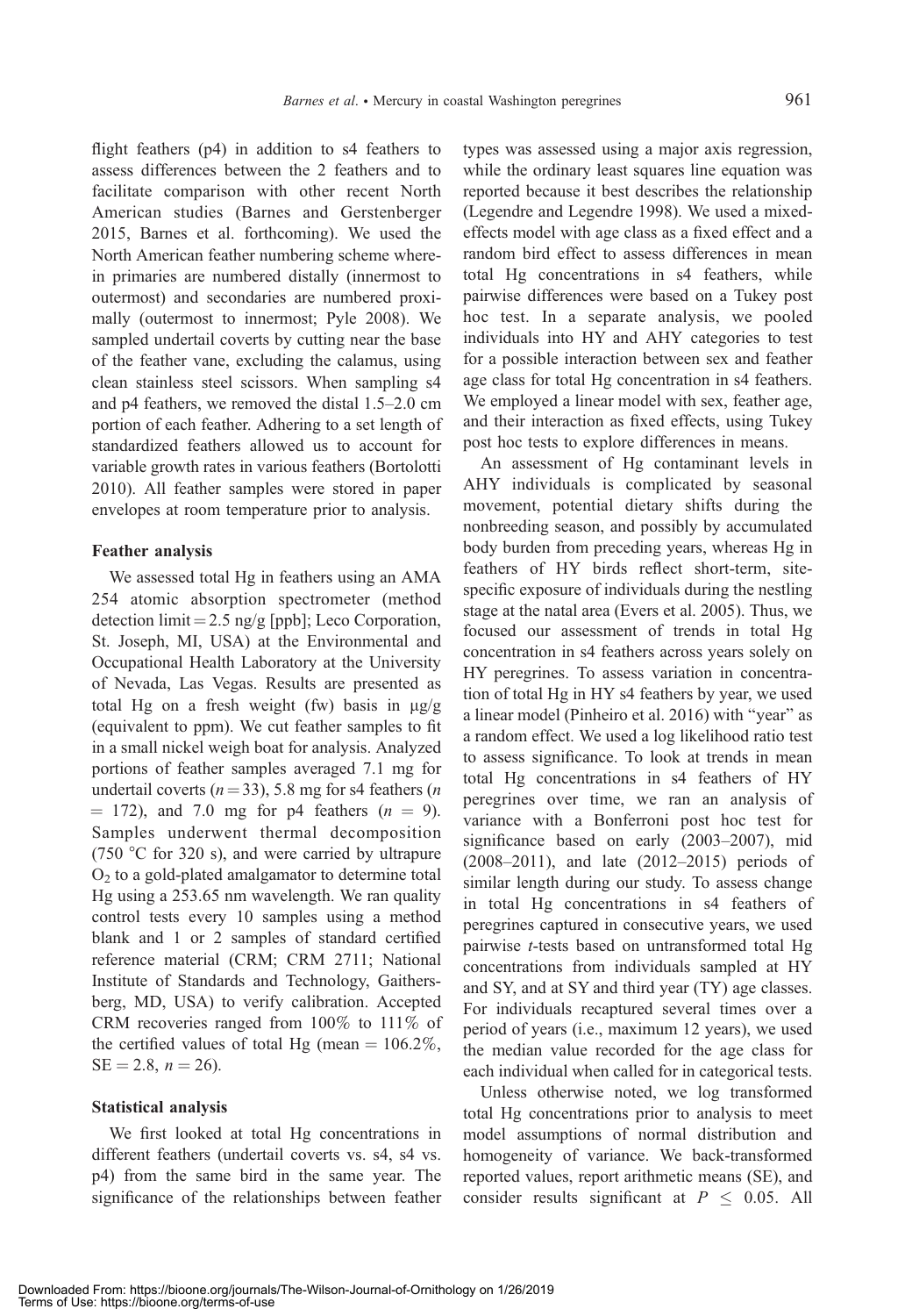

Figure 2. Concentrations of mean total mercury (Hg,  $\mu$ g/g fresh weight) by age class, as detected in fourth secondary flight feathers collected from Peregrine Falcons trapped in coastal Washington, USA, 2001–2016. Back-transformed mean total Hg concentrations are shown with 95% confidence intervals. Sample size is indicated in parentheses for each group. Different letters above bars indicate significant differences among means based on Tukey post hoc tests.

analyses were done in R3.3.0 (R Development Core Team 2016) using the nlme package (Pinheiro et al. 2016), the predictmeans package (Dongwen et al. 2014), or the lmodel2 package (Legendre 2014).

#### **Results**

We collected feather samples from 151 peregrines in coastal Washington from March 2001 to April 2016. By subspecies, these individuals included 123 F. p. pealei, 6 F. p. tundrius, 4 F. p. anatum, and 18 of uncertain subspecies. In total, we analyzed feathers from 46 males, 103 females, and 2 peregrines of undetermined gender. Four individuals we captured were banded as nestlings by other researchers; 3 in the San Juan Islands, Washington, and 1 on Kiis Gwaii (Langara Island), British Columbia. We sampled feathers from 23 individuals that we captured more than once (range  $= 2-6$  captures, mean  $= 2.9$  captures/individual), spanning up to 12 years from first to last capture.

All s4 feather samples contained detectable concentrations of total Hg (range  $= 0.7{\text -}69.83$  $\mu$ g/g), with mean concentrations in HY feathers significantly lower than in SY and ASY feathers  $(F_{2,156} = 70.4, P < 0.001;$  Fig. 2). Correspondingly, total Hg concentrations in s4 feathers of HY peregrines (mean = 6.05  $\mu$ g/g, SE = 0.36, n = 105) were significantly lower than in s4 feathers of AHY individuals pooled (mean =  $23.11 \mu$ g/g, SE =



Figure 3. Concentrations of mean total mercury (Hg,  $\mu$ g/g fresh weight) by age class and sex, as detected in fourth secondary feathers collected from Peregrine Falcons trapped in coastal Washington, USA, 2001–2016. We compared hatch-year males ( $n = 35$ ), hatch-year females ( $n = 70$ ), after-hatch-year males ( $n = 11$ ), and after-hatch-year females  $(n = 33)$ . Back-transformed means are shown with 95% confidence intervals. Different letters indicate significant difference among means, determined using Tukey post hoc tests ( $P \leq 0.05$ ).

1.74,  $n = 44$ ;  $t_{147} = 0.201$ ,  $P < 0.001$ ). Our analysis of mean total Hg concentrations by sex did not detect differences between males and females in s4 feathers of HY or AHY peregrines  $(F_{1,145} = 1.87, P = 0.17; Fig. 3).$ 

We observed significant yearly variation in total Hg concentration in HY peregrines (likelihood ratio = 9.7, df = 1,  $P = 0.002$ ), but no significant trend was found over time (Fig. 4). An analysis of HY individuals pooled into early (2003–2007; mean = 7.73  $\mu$ g/g, SE = 0.63, n = 36), mid (2008– 2011; mean = 6.89  $\mu$ g/g, SE = 0.59, n = 35), and late (2012–2015; 4.18  $\mu$ g/g, SE = 0.44, n = 36) sampling periods indicated significant differences between periods  $(F_{2,104} = 11.54, P \le 0.001)$ , with significantly lower mean total Hg contamination in the late study period (Tukey post hoc test  $P =$ 0.001).

All individuals first captured while in HY plumage and subsequently recaptured  $(n = 20)$ exhibited an increased concentration of total Hg after HY (mean maximum difference over time  $=$ 25.39  $\mu$ g/g, SE = 3.25, range = 5.64–59.74  $\mu$ g/g). The greatest single increase between consecutive years was a change in total Hg of  $39.2 \mu g/g$  (HY female captured in 2009 and recaptured in SY plumage in 2010). Of those individuals captured in their first and second year, there was a significant increase (mean  $= 520\%$ ) of total Hg from HY to SY in s4 feathers (mean difference between years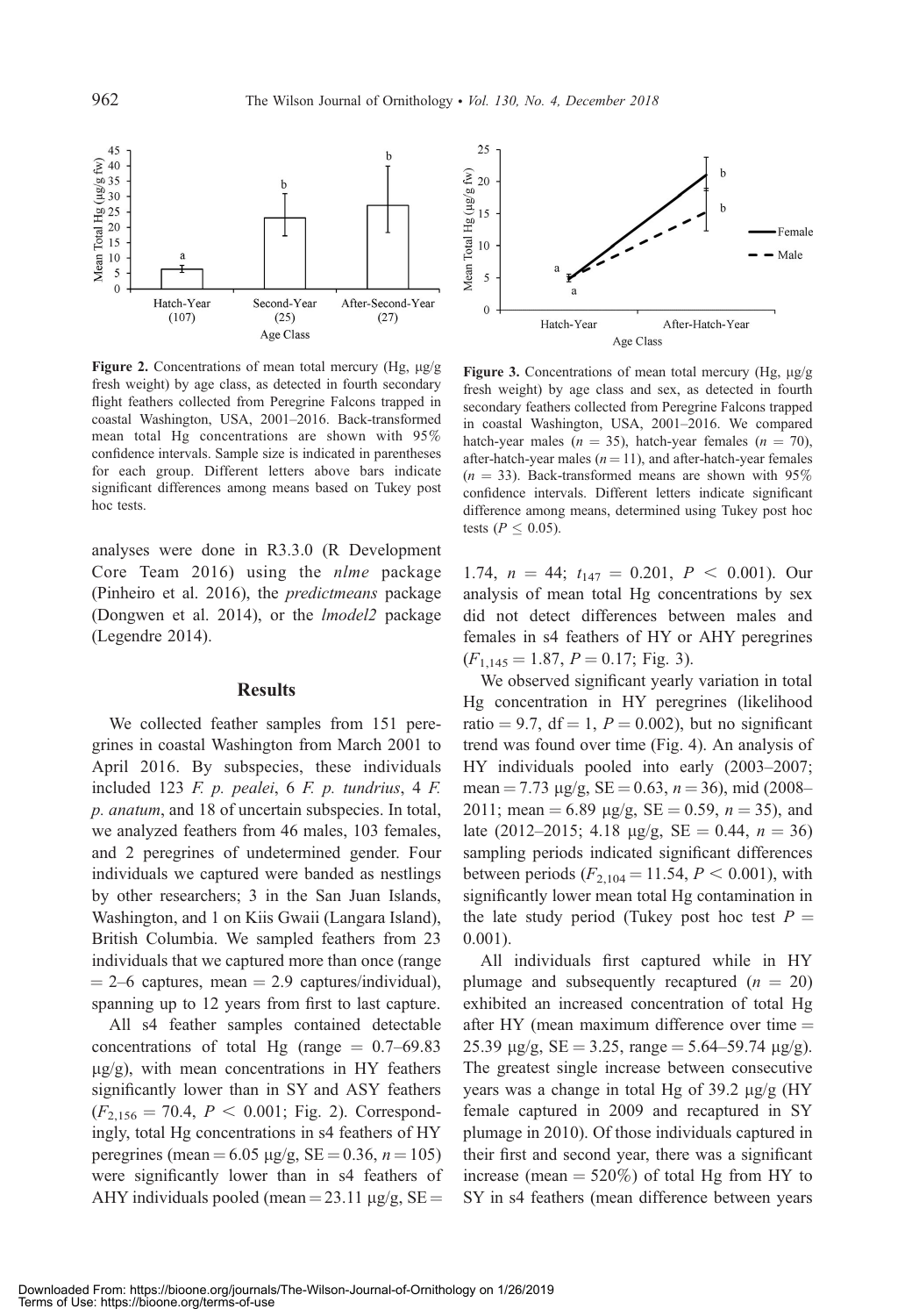

Figure 4. Concentrations of mean total mercury (Hg,  $\mu$ g/g fresh weight), as detected in fourth secondary feathers collected from hatch-year Peregrine Falcons trapped in coastal Washington, USA, 2001–2016. Years indicate when feathers were grown. Back-transformed means are shown with 95% confidence intervals. The number of individuals sampled varied from 5 in 2003, 2006, and 2010, to a high of 13 in 2009.

 $= 19.1 \text{ µg/g}, \text{SE} = 2.63; t_{14} = -7.272, P < 0.001.$ Total Hg concentrations in s4 feathers increased in 4 of 6 individuals from SY to TY, but our analysis was limited by small sample size and we did not detect a significant increase between these age classes (mean difference between years  $= 10.19$  $\mu$ g/g, SE = 7.26;  $t_5 = -1.403$ ,  $n = 6$ ,  $P = 0.22$ ). Furthermore, we did not detect a clear trend in feather concentrations of total Hg in peregrines recaptured after their third plumage (Table 1). Indeed, in 4 individuals, highest total Hg concentrations occurred in their third or fifth plumage rather than in a following year.

When we collected more than one feather type from the same individual at the same time, we found a strong relationship between total Hg in s4 and p4 feathers  $(n = 9)$  and between total Hg in s4 and undertail covert feathers  $(n = 12; Fig. 5)$ . The confidence intervals for slope and intercept were large because the comparisons were based on small sample size in both cases. Nevertheless, a strong linear relationship was found between p4 and s4 total Hg concentrations ( $R^2 = 0.95$ ), with the 2 feather types containing nearly the same amount of total Hg (Fig. 5a). The linear relationship between undertail covert and s4 total Hg concentrations ( $R^2 = 0.85$ ) was not as strong, with undertail coverts appearing to contain less total Hg (Fig. 5b), but we cannot exclude that the slope is 1 because the 95% CI included 1.

## **Discussion**

Following recent research on year-round resident F. p. anatum in southern Nevada (Barnes and Gerstenberger 2015) and the highly migratory northern latitude  $F.$   $p.$  tundrius and  $F.$   $p.$  anatum (Barnes et al. forthcoming), our study further clarifies the broad-scale Hg contamination in peregrines across North America. Looking primarily at the subspecies  $F.$   $p.$   $p$ ealei captured in our study area, we found total Hg contamination in all feathers across age classes and in both male and female peregrines collected from 2001 to 2016.

Table 1. Total mercury concentrations (µg/g fresh weight) detected in fourth secondary flight feathers collected from Peregrine Falcons trapped along coastal Washington, USA, 2001–2016. Individuals are indicated by their Visual Identification Bands listed in the top row, and are those peregrines with known age recaptured after their third-year plumage. Plumage age (i.e.,  $1 =$  hatch-year,  $2 =$  second-year, etc.) was determined by molt cycle (e.g., juvenal, second basic, definitive basic; Pyle 2008) and sequential plumage since first capture. All individuals were classified as the subspecies Falco peregrinus pealei, determined by plumage characteristics and measurements, and all but W/Z were female.

| Plumage age | V/V   | W/X   | C/4   | W/Z   | P/5   | D/2   |
|-------------|-------|-------|-------|-------|-------|-------|
|             | 9.22  | 3.52  | 9.0   | 10.1  | 9.0   | 4.01  |
| 2           |       | 29.74 |       |       | 22.65 | 10.72 |
| 3           | 59.88 | 29.87 | 24.09 | 24.95 |       |       |
| 4           | 32.77 |       |       | 61.99 | 28.08 | 12.68 |
| 5           |       |       | 37.64 | 69.83 |       |       |
| 6           |       | 28.27 |       |       |       |       |
|             |       |       | 34.63 |       |       |       |
| 8           | 23.77 |       | __    | 53.5  |       |       |
| 9           | 25.3  |       |       |       |       |       |
| 10          | 22.58 |       |       |       |       |       |
| 11          |       |       | 19.41 |       |       |       |
| 12          | 36.36 |       |       |       |       |       |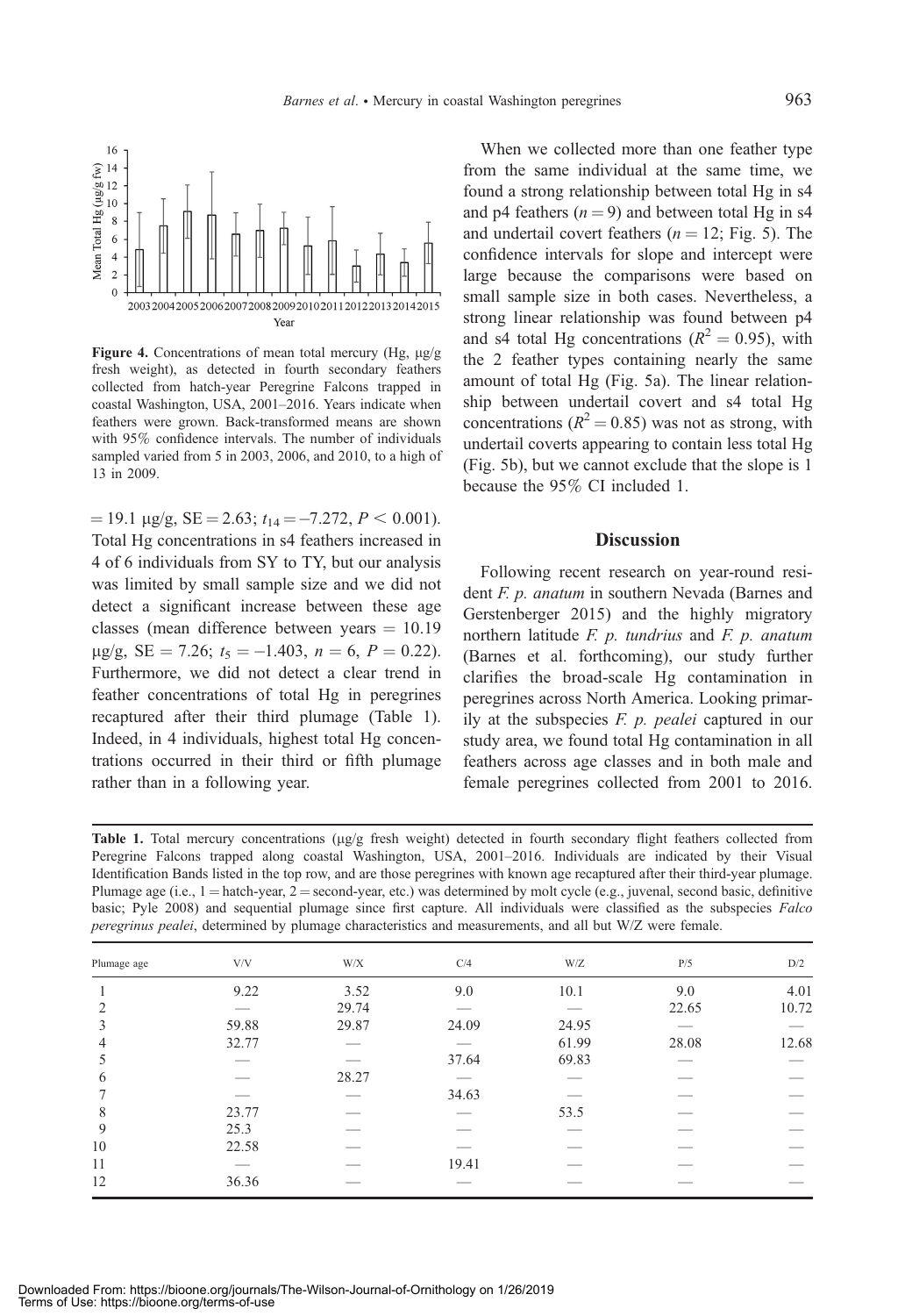

Figure 5. Relationship between concentrations of total mercury (Hg,  $\mu$ g/g fresh weight; means  $\log_{10}$  transformed) detected in fourth secondary (s4) and fourth primary feathers (a;  $n = 9$ ), and s4 and undertail covert feathers (b;  $n = 12$ ) from Peregrine Falcons with both feather types collected from the same individual. Feather samples were collected from peregrines trapped on coastal beaches in Washington, USA, from 2001 to 2016. The relationship of the 2 different feathers from the same bird are indicated using the ordinary least squares slope and intercept, and significance is denoted by their 95% confidence intervals derived from major axis regression. Ordinary least squares trend lines are included for each comparison.

The average total Hg contaminant levels we found  $(HY = 6.05 \text{ µg/g}, ASY = 23.11 \text{ µg/g})$  exceeded nearly all known published studies of various subspecies in North America and Europe (Table 2). However, it is important to consider which feathers were sampled because Hg body burden is reduced as growing feathers sequester Hg, so feathers replaced later in the molt cycle generally contain less Hg than those replaced earlier (Honda et al. 1986). The recent studies in southern Nevada (Barnes and Gerstenberger 2015) and the far northern latitudes of North America and Greenland (Barnes et al. forthcoming) report total Hg contamination detected in p4 feathers, and Dietz et al. (2006) assessed the fifth primary feather in western Greenland, whereas European studies in the 1970s utilized various feathers for analysis (Lindberg and Mearns 1982, Lindberg and Odsjö 1983). While the earlier European studies remain informative, we suggest limiting direct comparisons to studies analyzing feathers standardized between studies, or those with feathers replaced in molt at similar periods within the breeding and molt cycles.

The beaches of our study area are located near the southern limit of the breeding range of  $F$ .  $p$ . pealei, the coastal-breeding peregrine subspecies found in northwestern North America. F. p. pealei is known to breed from the western extent of its range in the Commander Islands of Russia, east to coastal Alaska, and southward along coastal British Columbia to Washington and, to a lesser extent, Oregon (White et al. 2013). Of those

Table 2. Mean mercury (Hg) concentrations  $(\mu g/g)$  detected in feathers from various studies of Peregrine Falcons. Subspecies are as reported by the authors. Hatch-year peregrines include nestlings sampled from eyries and fledged individuals in their juvenal plumage.

| Location                                | Peregrine Falcon<br>subspecies | Years                  | Hatch-year<br>$\mu$ g/g Hg $(n)$ | After-hatch-year<br>$\mu$ g/g Hg $(n)$ | Source                                                               |
|-----------------------------------------|--------------------------------|------------------------|----------------------------------|----------------------------------------|----------------------------------------------------------------------|
| Western Washington                      | pealei                         | $2001 - 2016$          | 6.05(105)                        | 23.11(44)                              | This study <sup>a</sup>                                              |
| Southern Nevada                         | anatum                         | $2012 - 2013$          | 3.76(24)                         | 12.19(25)                              | Barnes and Gerstenberger 2015 <sup>b</sup>                           |
| Northern Canada and Alaska <sup>c</sup> | anatum<br>and <i>tundrius</i>  | 2009-2015              | 2.72(120)                        | 10.29(105)                             | Barnes et al. forthcoming <sup>b</sup>                               |
| West Greenland                          | <i>tundrius</i>                | 1995–2004              | 0.66(3)                          | 6.11(6)                                | Dietz et al. 2006 <sup>d</sup>                                       |
| Northern Fennoscandia                   | peregrinus                     | 1971-1978              | 8.31 (12)                        | 17.6(20)                               | Lindberg and Odsjö 1983 <sup>e</sup>                                 |
| Southern Sweden<br>Scotland             | peregrinus<br>peregrinus       | 1971-1978<br>1975-1977 | 2.79(7)                          | 9.95(9)<br>2.4(10)                     | Lindberg and Odsjö $1983^e$<br>Lindberg and Mearns 1982 <sup>e</sup> |

<sup>a</sup> Results from fourth secondary feathers reported.

b Results from fourth primary feathers reported.

<sup>c</sup> Captured during autumn migration along coastal Texas and Maryland.

<sup>d</sup> Results from fifth primary feathers reported. <sup>e</sup> Results from various combined feathers reported.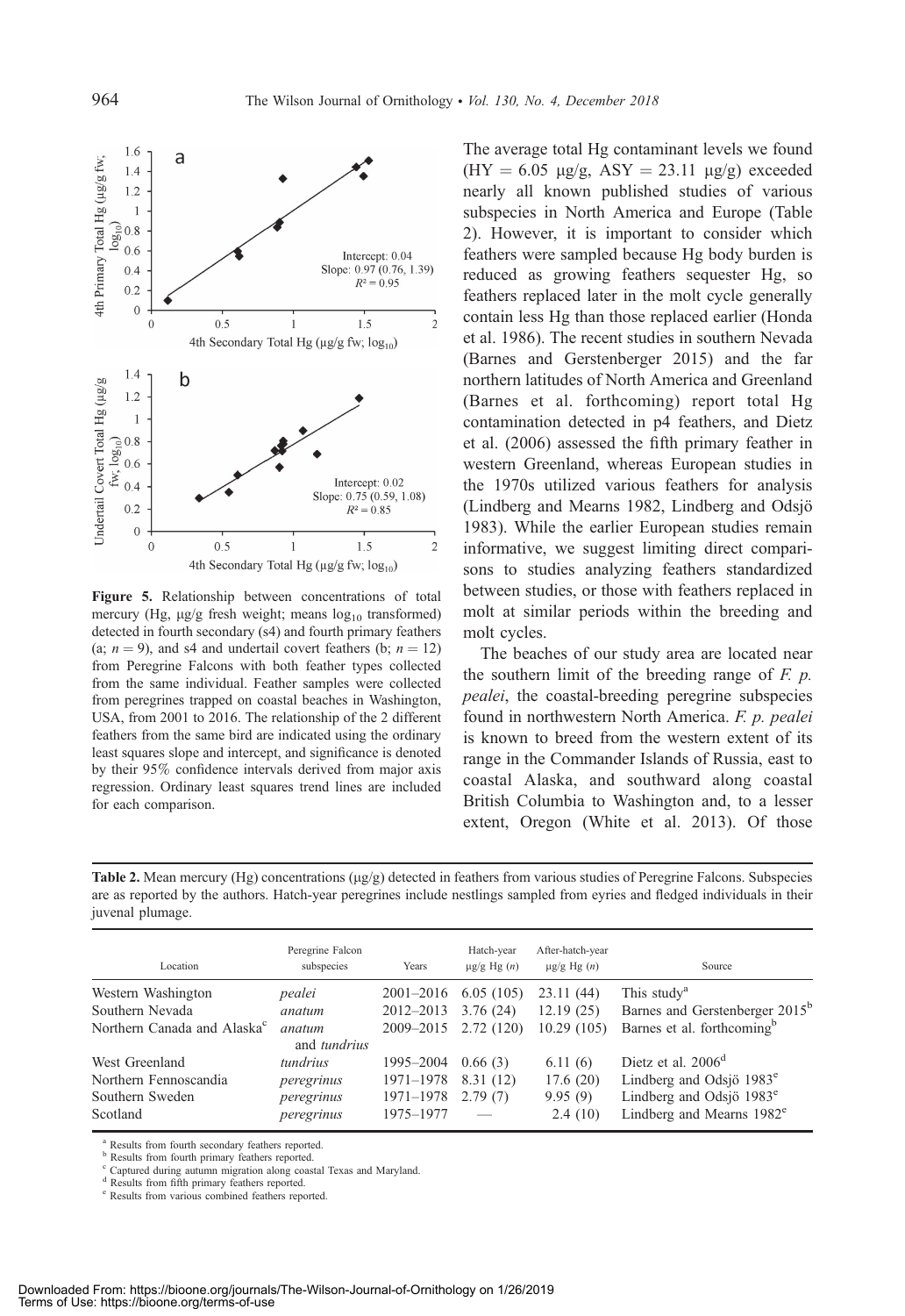peregrines we identified to subspecies, 92% were F. p. pealei, so they were likely from natal and breeding grounds described earlier. F. p. pealei in the Aleutian Islands are thought largely to be yearround residents, whereas those found along mainland coastal North America include migratory individuals, with movements extending at least to Baja California (White et al. 2013). Individuals we banded were resighted by others on the Pacific Coast as far north as Seward, Alaska, and south to Newport, Oregon (Varland et al. 2012; DEV, 2018, unpubl. data). F. p. pealei primarily take sea birds, waterfowl, and shorebirds as prey throughout the year (White et al. 2013). As such, research indicating elevated Hg levels in the northern Pacific Ocean (Sunderland et al. 2009), in seabirds along the Aleutian Islands (Ricca et al. 2008), Bald Eagles in the Columbia River Estuary along the Washington and Oregon border (Anthony et al. 1993), and in Common Ravens and Turkey Vultures in coastal Washington and Oregon (Herring et al. 2018) all indicate likely high Hg exposure risk throughout most of the breeding range of F. p. pealei. Furthermore, elevated Hg concentrations were detected farther south in aquatic birds in San Francisco Bay (Eagles-Smith et al. 2009) in species that are potential peregrine prey, thereby posing a risk of Hg exposure to  $F.$   $p.$ pealei on migration or wintering along coastal California (Anderson et al. 1988, Earnheart-Gold and Pyle 2001).

Concentrations of Hg in feathers of juvenile birds reflect short-term, site-specific exposure in proximity to nest sites, based on contamination of local prey sources at the time of feather growth. By contrast, Hg in feathers of adults reflect uptake since the previous molt and blood levels during feather growth (Evers et al. 2005). Therefore, in non-sedentary adults, the feather Hg level is an indication of Hg uptake across various locations during the breeding and nonbreeding seasons and during migration, and not solely of site-specific exposure. Total Hg concentrations we measured in HY peregrines are therefore more directly linked than our AHY peregrines to contamination from locally selected prey in natal areas along the western coast of North America, regardless of whether those prey were resident or migratory species. However, many of the avian species that peregrines prey on are migratory themselves, so while feathers of juvenile peregrines reflect site-

specific exposure based on diet, they do not indicate the source of contamination. Perkins et al. (2016) and Tsipoura et al. (2017) detected variable levels of Hg in migratory shorebirds at various migration stopover locations, illustrating variable exposure levels even sedentary predators are exposed to by preying on migratory species. Although an assessment of annual means in HY peregrines did not reveal a downward trend by year, our categorical assessment found that mean total Hg contamination in s4 feathers was significantly lower in the late sampling period (mean  $=$  4.18  $\mu$ g/g) compared to the early (mean  $=$ 7.30) and mid (mean  $= 6.89 \text{ }\mu\text{g/g}$ ) sampling periods. While this decline is encouraging, the complexity of discerning Hg exposure patterns from peregrines primarily with natal areas extending from coastal Washington to southeast Alaska preying on migratory species makes it difficult to determine exposure risk at specific locations. Nonetheless, our data may provide initial evidence of a regional coastal decline in Hg contamination in peregrines, although we are not aware of specific point-source emissions reductions to explain this decline.

We are not aware of toxicity studies specific to Hg concentrations in peregrines, and substantial species-specific differences in Hg toxicity thresholds have been documented in various bird species (Scheuhammer et al. 2007, Heinz et al. 2009). However, Eisler (1987) considered Hg concentrations in feathers as low as  $5 \mu g/g$  could be correlated with neuropathologies, with behavioral changes and reduced reproduction, whereas others suggested that feather Hg concentrations of 15  $\mu$ g/g may negatively impact reproduction in some predatory birds (Spry and Weiner 1991). By contrast, research on piscivorous raptors found no correlation between population declines in Osprey with feather Hg concentrations  $>40 \mu g/g$ (DesGranges et al. 1998) or Bald Eagles at 21  $\mu$ g/g (Bowerman et al. 1994). While their research predated our investigation, Wilson et al. (2000) documented an increase of breeding pairs of peregrines from 2 to 17 during 1980–1998 in a coastal Washington study area immediately north of ours, suggesting the mean total Hg concentration we detected in AHY F. p. pealei  $(23.1 \text{ µg/g})$ may not yet be impacting the regional breeding population size. Similarly, Barnes and Gerstenberger (2015) detected mean total Hg concentra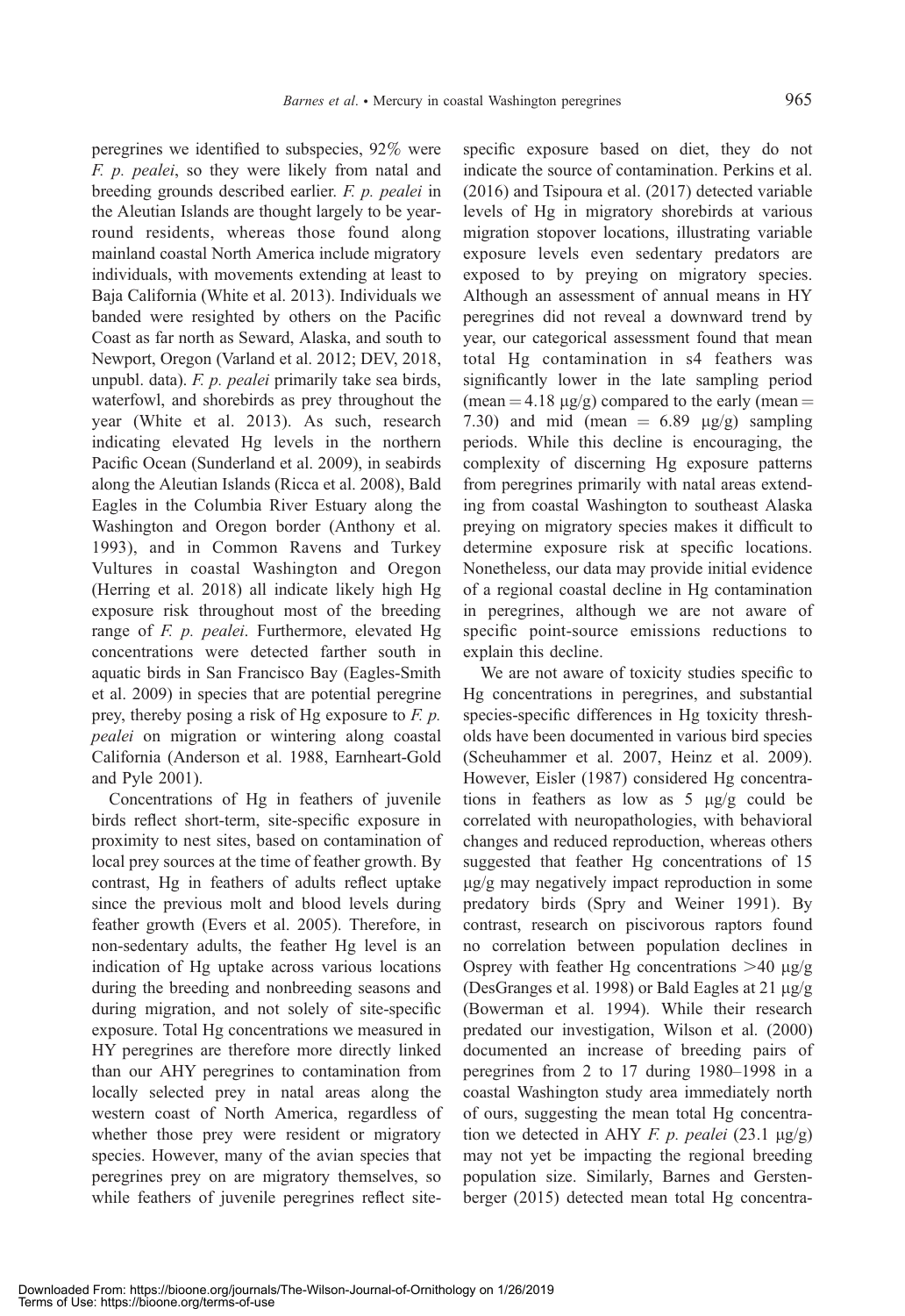tions of 17.2  $\mu$ g/g and 5.8  $\mu$ g/g in feathers of AHY and HY peregrines, respectively, in an expanding local population in the southwestern United States (Barnes et al. 2015). Lindberg and Odsjö  $(1983)$ detected a mean Hg concentration of 17.6  $\mu$ g/g in adult peregrine feathers in a declining population in Sweden after alkyl Hg was banned as an agricultural seed dressing in 1966; however, they were not able to distinguish between effects of Hg and chlorinated hydrocarbon pesticides. Consequently, although high concentrations of Hg in peregrines may be cause for concern, concentrations of Hg that impair individuals or populations have not been identified for this species.

Although our assessment of s4 feathers from peregrines trapped in coastal Washington from 2001 to 2016 indicates widespread total Hg contamination at levels higher than detected elsewhere, it is encouraging that Hg concentrations in HY peregrines exhibited a downward trend overall and significant decline in the last third of our study. Additional sampling is needed to determine if this resulted from an actual decline of Hg in the environment or random variation during our sampling time frame. Continued sampling, coupled with demographic monitoring of breeding territories and prey analysis, is needed to establish if thresholds exist above which Hg levels impact individuals or populations. Additionally, concentrations of contaminants in feathers are merely an indication of relative body burdens circulating in birds, so additional research to assess relationships between Hg in feathers, actual Hg dietary uptake, and Hg concentrations in blood are needed to better understand potential health and reproductive risks posed by the Hg exposure levels we detected in peregrines. We encourage research to more fully assess the utility of Peregrine Falcons as biomonitors of environmental contamination, and to ensure the conservation of this species and the avian prey assemblage it relies on into the future.

#### Acknowledgments

The Washington State Parks and Recreation Commission provided vehicle access to the beaches, which was essential for conducting our work. Coastal Raptors and Rayonier Inc. provided financial support. We thank those who helped in the field over the years, including M. K. Kenney, D. Moore, S. Tomlinson, D. Murnen, D. Miller, S. Miller, D. Larson, T. Rowley, and many others. Thanks also to V. Molenaar, who designed and maintained the project database, and to C. Vanier for statistical analysis. We thank R. Keller and D. Cristol for their comments to improve this manuscript.

#### Literature cited

- Ackerman JT, Eagles-Smith CA, Herzog MP, Hartman CA, Peterson SH, et al. 2016. Avian mercury exposure and toxicological risk across western North America: a synthesis. Science of the Total Environment. 568:749– 769.
- Ambrose RE, Matz A, Swem T, Bente P. 2000. Environmental contaminants in American and Arctic Peregrine Falcon eggs in Alaska, 1979–95. Fairbanks (AK): US Fish and Wildlife Service, Ecological Services. Technical Report NAES-TR-00-02.
- Anderson CM, Roseneau DG, Walton BJ, Bente PJ. 1988. New evidence of a peregrine migration on the west coast of North America. In: Cade TJ, Enderson JH, Thelander CG, White CM, editors. Peregrine Falcon populations: their management and recovery. Boise (ID): The Peregrine Fund; p. 507–516.
- Anthony RG, Garrett MG, Schuler CA. 1993. Environmental contaminants in Bald Eagles in the Columbia River estuary. Journal of Wildlife Management. 57:10–19.
- Appelquist H, Asbirk S, Drabaek I. 1984. Mercury monitoring: mercury stability in bird feathers. Marine Pollution Bulletin. 15:22–24.
- [AMAP] Arctic Monitoring and Assessment Programme. 2011. AMAP assessment 2011: mercury in the Arctic. Oslo (Norway): Arctic Monitoring and Assessment Programme.
- Barnes JG, Doney GE, Yates MA, Seegar WS, Gerstenberger SL. Forthcoming. A broadscale assessment of mercury contamination in Peregrine Falcons across the northern latitudes of North America. Journal of Raptor Research.
- Barnes JG, Gerstenberger SL. 2015. Using feathers to determine mercury contamination in Peregrine Falcons and their prey. Journal of Raptor Research. 49:43–58.
- Barnes JG, Haley RD, Thompson DB, Jaeger JR. 2015. Attributes of a breeding population of Peregrine Falcons associated with reservoirs on the Colorado River. Journal of Raptor Research. 49:269–280.
- Berg W, Johnels A, Sjostrand B, Westermark T. 1966. Mercury content in feathers of Swedish birds from the past 100 years. Oikos. 17:71–83.
- Bloom PH, Clark WS, Kidd JW. 2007. Capture techniques. In: Bird DM, Bildstein KL, editors. Raptor research and management techniques. Blaine (WA): Hancock House Publishers; p. 193–219.
- Bond AL, Diamond AW. 2009. Total and methyl mercury concentrations in seabird feathers and eggs. Archives of Environmental Contamination and Toxicology. 56:286–291.
- Bond AL, Hobson KA, Branfireun BA. 2015. Rapidly increasing methyl mercury in endangered Ivory Gull (Pagophila eburnea) feathers over a 130 year record. Proceedings of the Royal Society B. 282:20150032.
- Bortolotti GR. 2010. Flaws and pitfalls in the chemical analysis of feathers: bad news–good news for avian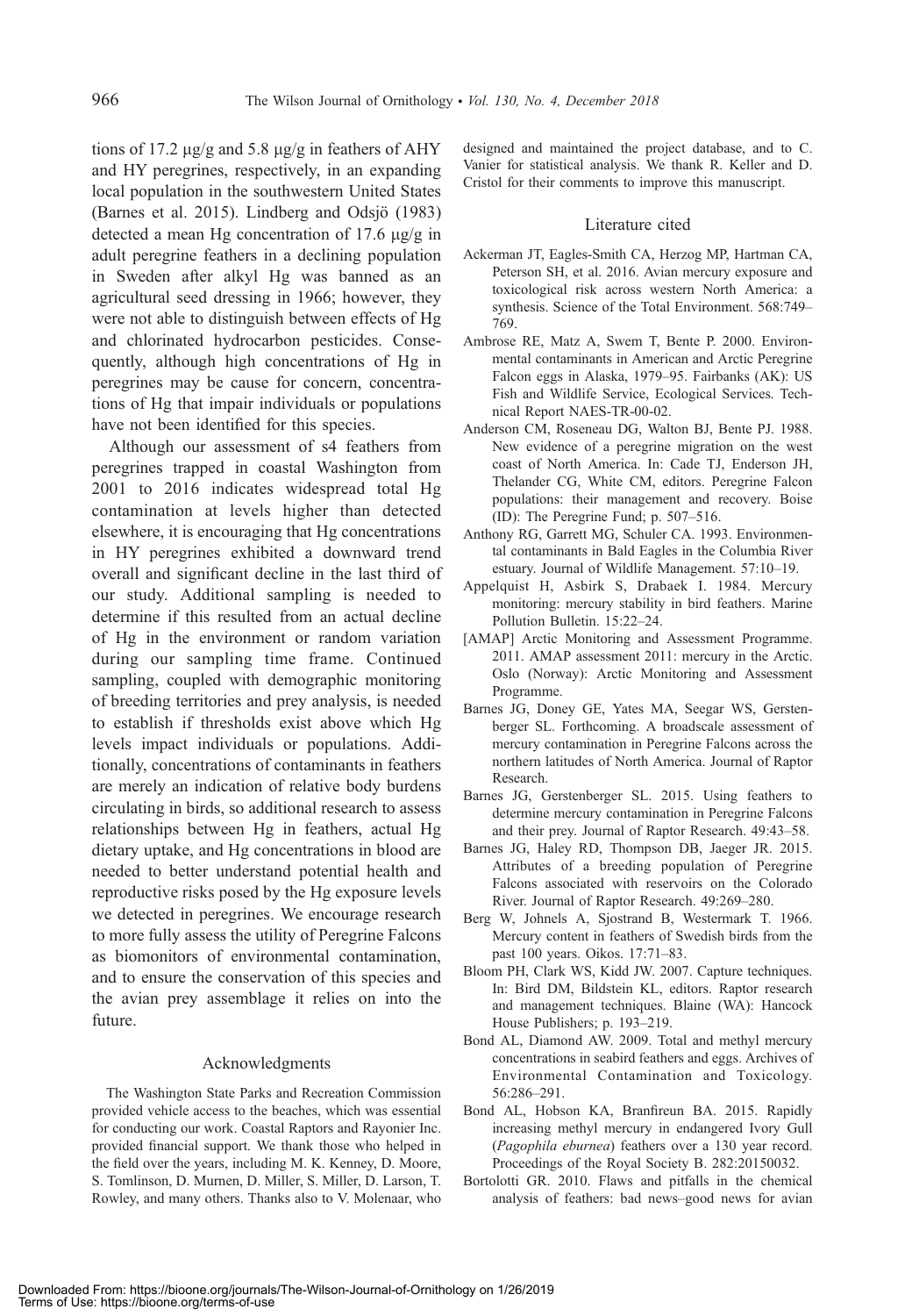chemoecology and toxicology. Ecological Applications. 20:1766–1774.

- Bowerman WW, Evans ED, Giesy JP, Postupalsky S. 1994. Using feathers to assess risk of mercury and selenium to Bald Eagle reproduction in the Great Lakes Region. Environmental Contamination and Toxicology. 27:294–298.
- Bowerman WW, Roe AS, Gilbertson MJ, Best DA, Sikarskie JG, et al. 2002. Using Bald Eagles to indicate the health of the Great Lakes environment. Lakes and Reservoirs: Research and Management. 7:183–187.
- Buchanan JB, Johnson DH, Greda EL, Green GA, Wahl TR, Jeffries SJ. 2001. Wildlife of coastal and marine habitats. In: Johnson DH, O'Neil TA, editors. Wildlife habitat relationships in Oregon and Washington. Corvallis (OR): Oregon State University Press; p. 389–422.
- Burger J, Gochfeld M. 2004. Marine birds as sentinels of environmental pollution. EcoHealth. 1:263–274.
- Burger J, Gochfeld M. 2009. Comparison of arsenic, cadmium, chromium, lead, manganese, mercury and selenium in feathers in Bald Eagles, and comparison with Common Eider, Glaucous-winged Gull, Pigeon Guillemot, and Tufted Puffin from the Aleutian Chain of Alaska. Environmental Monitoring and Assessment. 152:357–367.
- Calambokidis J, Peard J, Steiger GH, Cubbage JC, Long RL. 1984. Chemical contaminants in marine mammals from Washington state. Rockville (MD): National Oceanic and Atmospheric Administration, Pacific Office. NOAA Technical Memorandum NOS OMS 6.
- Custer TW, Myers JP. 1990. Organochlorines, mercury, and selenium in wintering shorebirds from Washington and California. California Fish and Game. 76:118–125.
- DesGranges JL, Rodrigue J, Tardif B, Laperle M. 1998. Mercury accumulation and biomagnifications in Ospreys in the James Bay and Hudson Bay regions of Quebec. Archives of Environmental Contamination and Toxicology. 35:330–341.
- Dietz R, Riget FF, Boertmann D, Sonne C, Olsen MT, et al. 2006. Time trends of mercury in feathers of West Greenland birds of prey during 1851–2003. Environmental Science and Technology. 40:5911–5916.
- Dongwen L, Ganesh S, Koolaard J. 2014. Predictmeans: calculate predicted means for linear models. R package version 0.99 [cited 17 Aug 2018]. https://CRAN.Rproject.org/package=predictmeans
- Eagles-Smith CA, Ackerman JT, De La Cruz SEW, Takekawa JY. 2009. Mercury bioaccumulation and risk to three waterbird foraging guilds is influenced by foraging ecology and breeding stage. Environmental Pollution. 157:1993–2002.
- Earnheart-Gold S, Pyle P. 2001. Occurrence patterns of Peregrine Falcons on southeast Farallon Island, California, by subspecies, age, and sex. Western Birds. 32:119–126.
- Eisler R. 1987. Mercury hazards to fish, wildlife, and invertebrates: a synoptic review. Laurel (MD): US Fish and Wildlife Service. Biological Report 85(1.10).
- Evers DC, Burgess NM, Champoux L, Hoskins B, Major A, et al. 2005. Patterns and interpretation of mercury

exposure in freshwater avian communities in northeastern North America. Ecotoxicology. 14:193–221.

- Evers DC, Kaplan JD, Meyer MW, Reaman PS, Braselton WE, et al. 1998. Geographic trend in mercury measured in Common Loon feathers and blood. Environmental Toxicology and Chemistry. 17:173– 183.
- Fimreite N, Karstad L. 1971. Effects of dietary methyl mercury on Red-tailed Hawks. Journal of Wildlife Management. 35:293–300.
- Franke A, Setterington M, Court G, Birkholz D. 2010. Long-term trends of persistent organochlorine pollutants, occupancy and reproductive success in Peregrine Falcons (Falco peregrinus tundrius) breeding near Rankin Inlet, Nunavut, Canada. Arctic. 63:442–450.
- Frederick PC, Hylton B, Heath JA, Spalding MG. 2004. A historical record of mercury contamination in southern Florida (USA) as inferred from avian feather tissue. Environmental Toxicology and Chemistry. 23:1474– 1478.
- Gustin MS, Evers DC, Bank MS, Hammerschmidt CR, Pierce A, et al. 2016. Importance of integration and implementation of emerging and future mercury research into the Minamata Convention. Environmental Science and Technology. 50:2767–2770.
- Hahn E, Hahn K, Stoeppler M. 1993. Bird feathers as bioindicators in areas of the German environmental specimen bank—bioaccumulation of mercury in food chains and exogenous deposition of atmospheric pollution with lead and cadmium. Science of the Total Environment. 139/140:259–270.
- Heinz GH, Hoffman DJ, Klimstra JD, Stebbins KR, Kondrad SL, Erwin CA. 2009. Species differences in the sensitivity of avian embryos to methylmercury. Archives of Environmental Contamination and Toxicology. 56:129–138.
- Henny CJ, Blus LJ, Grove RA, Thompson SP. 1991. Accumulation of trace elements and organochlorines by Surf Scoters wintering in the Pacific Northwest. Northwestern Naturalist. 72:43–60.
- Herring G, Eagles-Smith CA, Varland DE. 2018. Mercury and lead exposure in avian scavengers from the Pacific Northwest indicate potential risks for California Condor reintroduction efforts. Environmental Pollution. 243:610–619.
- Honda K, Nasu T, Tatsukawa R. 1986. Seasonal changes in mercury accumulation in the Black-eared Kite, Milvus migrans lineatus. Environmental Pollution. 42:325–334.
- Legendre P. 2014. Imodel2: model II regression. R Package version 1.7-2 [cited 17 Aug 2018]. https://cran.rproject.org/web/packages/lmodel2/index.html
- Legendre P, Legendre L. 1998. Numerical ecology. 2nd edition. Developments in environmental modelling 20. Amsterdam (Netherlands): Elsevier.
- Lewis SA, Furness RW. 1991. Mercury accumulation and excretion in laboratory reared Black-headed Gull chicks. Archives of Environmental Contamination and Toxicology. 21:316–320.
- Lindberg P, Mearns R. 1982. Occurrence of mercury in feathers from Scottish peregrines. Bulletin of Environmental Contamination and Toxicology. 28:181–185.